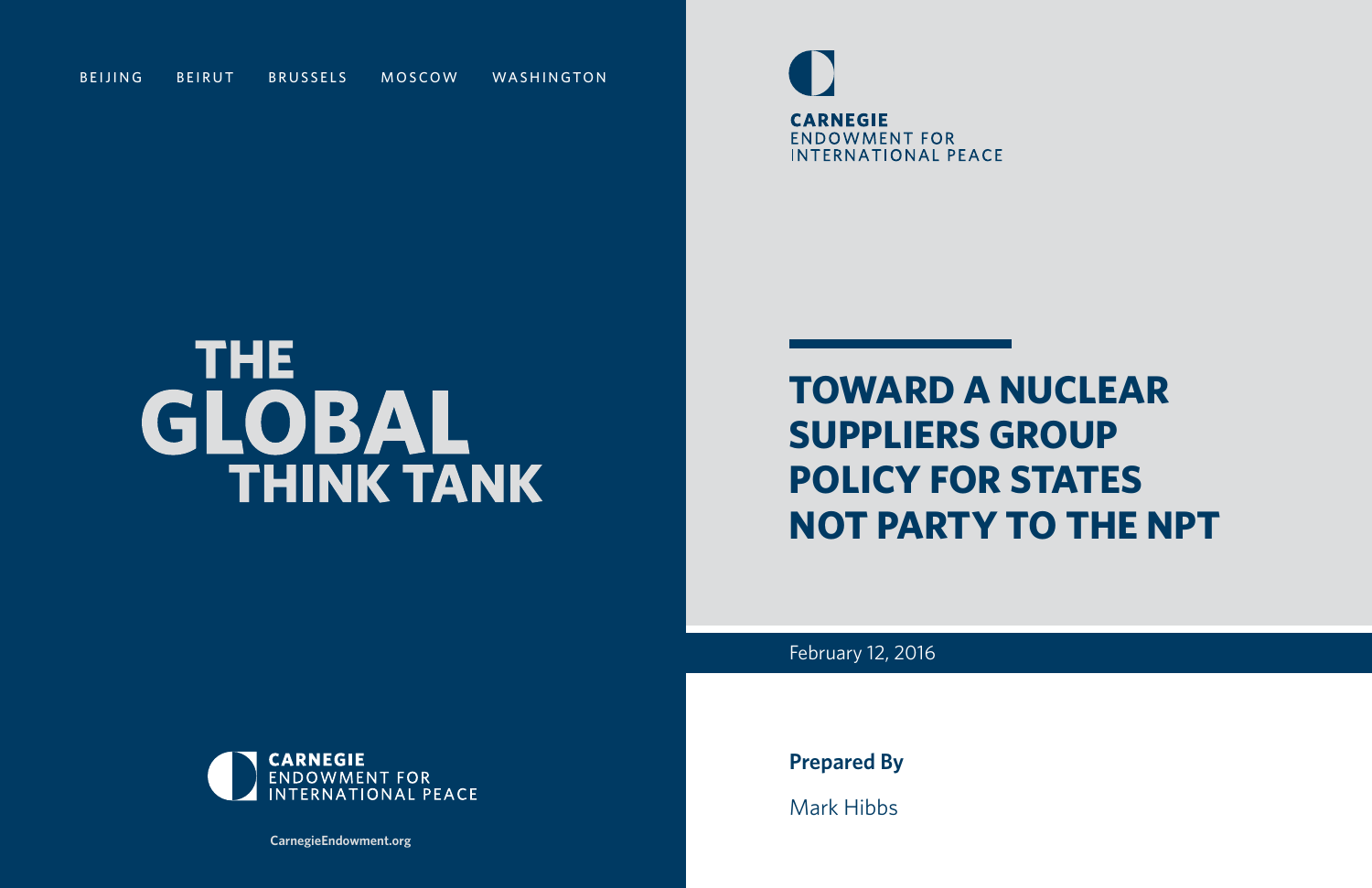

## **TOWARD A NUCLEAR SUPPLIERS GROUP POLICY FOR STATES NOT PARTY TO THE NPT**

February 12, 2016

**Prepared By**

Mark Hibbs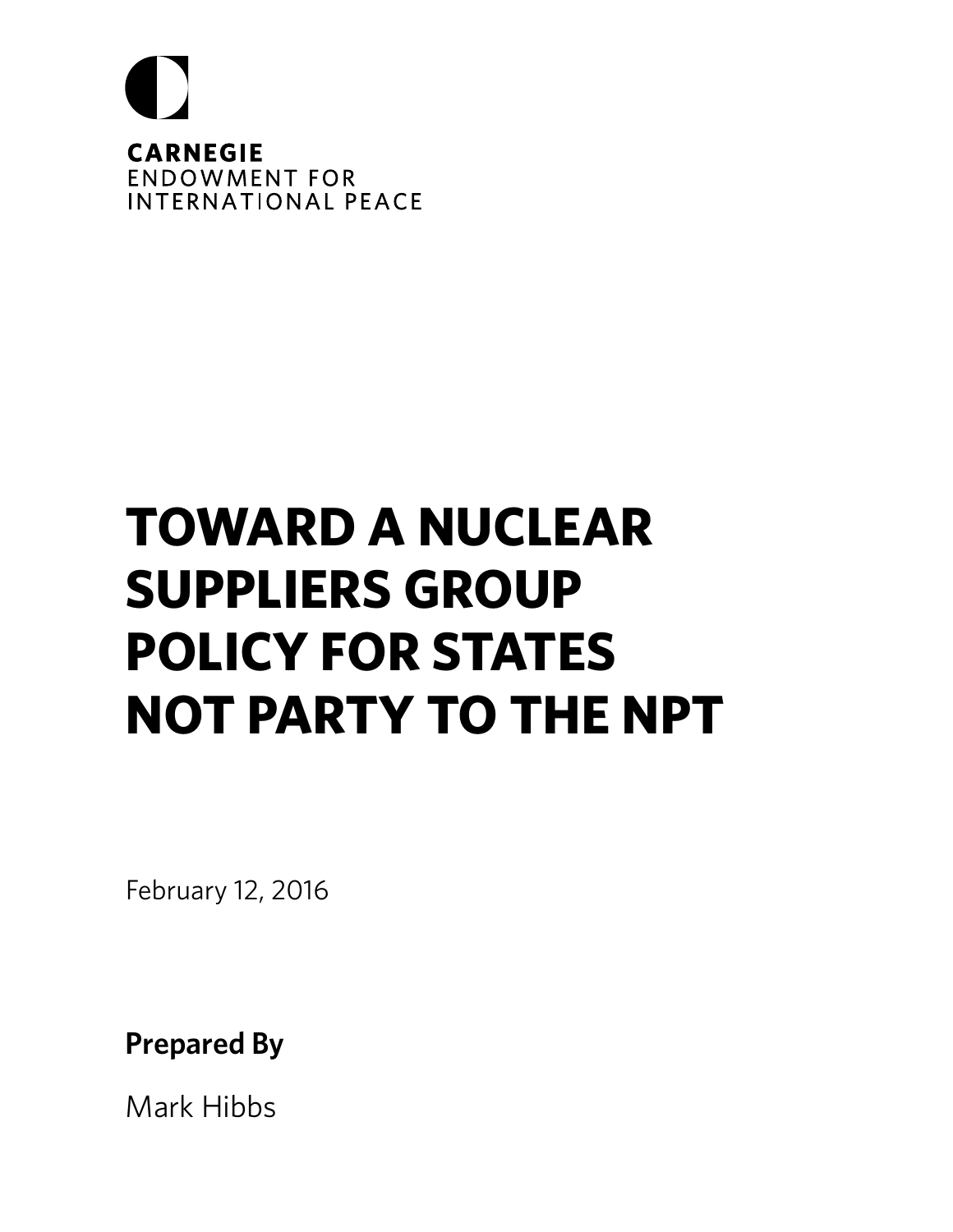### **Toward a Nuclear Suppliers Group Policy for States Not Party to the NPT**

#### **By Mark Hibbs**

The Nuclear Suppliers Group (NSG) needs a policy governing the participation of candidate states that are not parties to the Nuclear Non-Proliferation Treaty (NPT).

There are four main rationales for such a policy: the global evolution of states' nuclear supply capabilities; the nuclear-weapon-related capabilities of India and Pakistan; the desire of some NSG participating governments (PGs) to admit India as a member, including for reasons unrelated to nuclear trade controls; and the absence of clarity concerning the NSG's nonproliferation mission since 2008, when the PGs agreed to except India from the NSG guidelines conditioning nuclear trade with NSG participating countries on NPT membership or full-scope International Atomic Energy Agency (IAEA) safeguards.

*Nuclear supply capabilities:* The number of states that can supply NSG-listed items is growing faster than the NSG's membership. When the NSG was created in 1975–1978, fewer than a dozen countries could produce controlled items. In response to globalized economic development and the spread of nuclear technologies beyond the few countries that established the NSG, since the 1990s NSG controls have also included dual-use nuclear goods. One NSG member state estimated in 2011 that 110 countries—more than half of them outside the NSG can supply NSG-listed dual-use items.<sup>1</sup> The number of states capable of supplying listed items will continue to increase in the years ahead, in parallel with greater deployment of nuclear technology and equipment for nuclear-power generation and other applications. The NSG must develop an approach to capture these suppliers and, especially, any states that have significant sensitive capabilities, specifically reprocessing and uranium enrichment.

*Nuclear weapons capabilities in South Asia:* Beginning in 1992, the NSG has required a fullscope safeguards (FSS) agreement with the IAEA as "a condition for the future supply of Trigger List items to any non-nuclear-weapon State. This decision ensured that only NPT parties and other states with full-scope safeguards agreements could benefit from nuclear transfers."<sup>2</sup> When that policy was established, no state outside the NPT had declared that it possessed nuclear arms,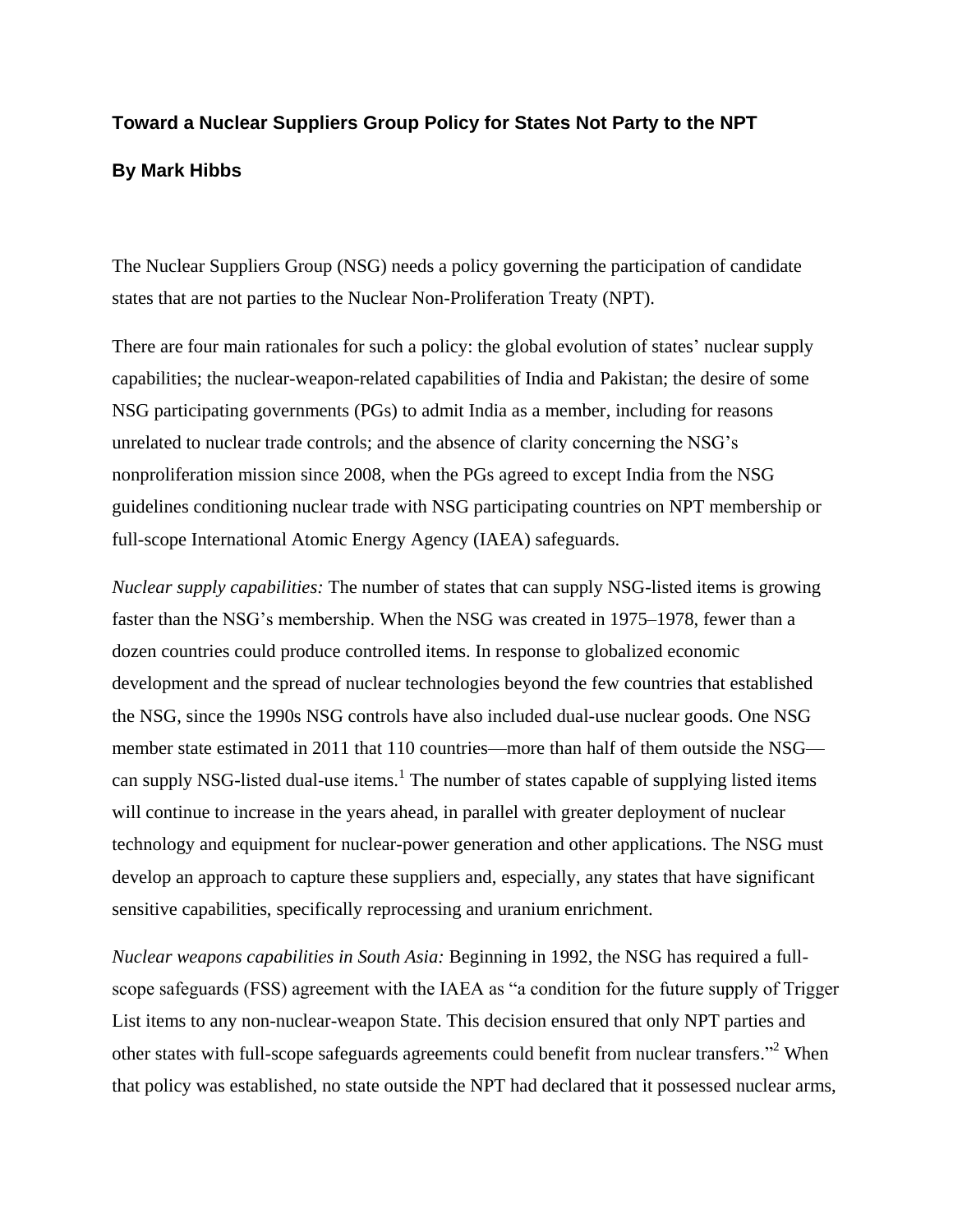nor had any such state overtly deployed such weapons. Today, India and Pakistan have nuclearweapon arsenals that have been growing since 1998, when New Delhi and Islamabad carried out nuclear explosive tests and declared they were nuclear armed. Both states have the infrastructure capable of producing highly enriched uranium and plutonium for both peaceful and nonpeaceful nuclear uses; both are developing more advanced nuclear-weapon capabilities and delivery systems; and both are engaged in a regional nuclear competition. The NSG and its members have a clear interest in getting India and Pakistan to adhere to the NSG guidelines as part of their national controls related to weapons of mass destruction (WMDs). Both India and Pakistan want to join the NSG as members.

*NSG members' advocacy of Indian membership:* Some PGs advocate admitting India as a member of the group. The United States, which together with India in 2005 announced their intention to conclude a bilateral agreement for peaceful nuclear cooperation, strongly urged other NSG members to agree by consensus to grant India an exception to the FSS rule. In 2010, the United States announced that it would support India's admission in four multilateral exportcontrol arrangements governing nuclear, chemical, ballistic missile, and dual-use technologies. Other PGs share this aim. Officials from such PGs have said that, apart from nuclear exportcontrol-related rationales, these states want to include India for national and, in some cases, geostrategic reasons.

*Lack of clarity about the NSG's nonproliferation mission:* Also since 2010, some NSG participating governments have resolved that NSG members should decide on Indian membership without advocates of Indian participation, including India, exerting undue pressure on their bilateral relationships. There is no clear consensus among the PGs about whether and under what conditions India should be admitted as a participant, reflecting a wide spectrum of views by observers, experts, and governments outside the group. Policymaking on Indian membership should proceed with the utmost care for two main reasons: the decision will define (or, at least, will be perceived to define) the relationship between the NSG and the NPT; and India, as a matter of policy, until recently has opposed multilateral nuclear trade controls. The decision by the NSG to grant India an exception in 2008 has prompted criticism from some quarters that has detracted from the NSG's aim of demonstrating its value as a nuclear nonproliferation instrument, including to the 185 non-nuclear-weapon parties to the NPT. The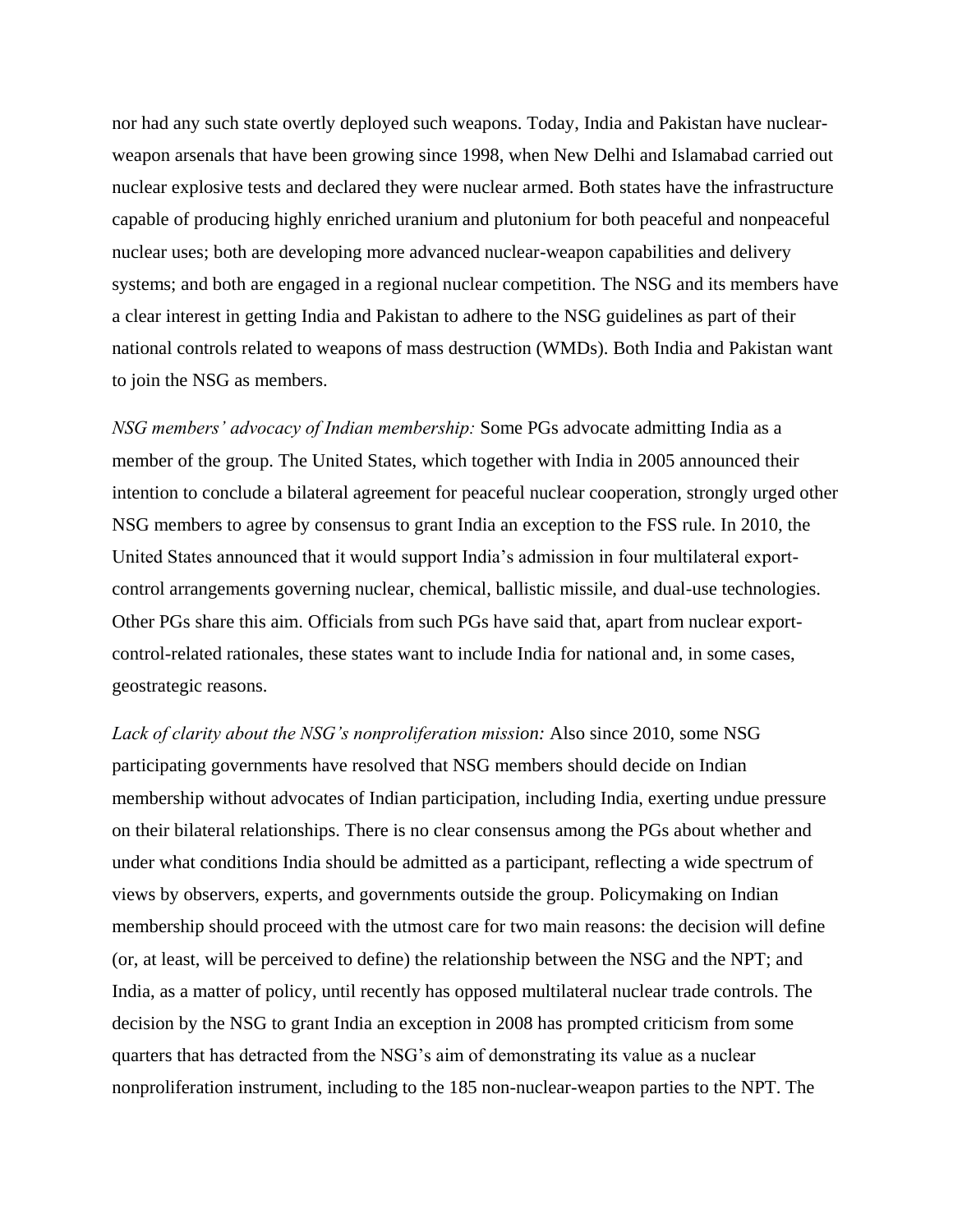NSG setting a policy on membership for India and other non-NPT states is an opportunity for the group to articulate a clear public message about what the NPT means to the NSG and what the NSG's nonproliferation mission is.

#### **Expert Views and Carnegie Workshops**

When the United States and India in 2005 announced their intention to conclude a bilateral nuclear cooperation agreement, implying that U.S. civil nuclear trade with India would require India be excepted from the NSG's FSS requirement, the reaction of nuclear policy experts was mixed, and to some extent polarized. Some observers argued variously that the U.S.-India initiative was overdue because India already had developed nuclear energy; India had suffered for decades from an arbitrary and unfair embargo imposed by advanced powers, some of which had nuclear weapons; and, more generally, India is too big and important to ignore. Others argued that in making an exception for India, the NSG would betray the NPT by opportunistically abrogating its own commitment to link nuclear trade privileges with FSS, asserting that the reasons of some PGs to include India reflected strategic policy goals that had little or nothing to do with nonproliferation or multilateral nuclear-export controls. A lack of consensus on this issue has persisted since the NSG decided to except India in 2008, and it was also apparent at the first Carnegie workshop on "The Nuclear Suppliers Group and the Future of Nuclear Trade" held for the PGs in Brussels in May 2011.

Three years later, expert opinion about the possible participation of non-NPT states expressed at the second Carnegie NSG workshop in Vienna in January 2015 was more focused on specific problems or challenges for policy-related considerations of whether and how to admit India as a member. The PGs registered diverse points of view. Some argued that the most important and pressing issues for the PGs to address are whether membership of non-NPT states would strengthen nonproliferation. Some asked whether the frequently postulated damage to the regime caused by admitting non-NPT states into the NSG would be rhetorical or real; whether, more specifically, other states would be encouraged to develop nuclear weapons in response to Indian participation; and whether the benefits for the nuclear export-control regime from Indian participation would be significant and tangible. Some workshop participants expressed the view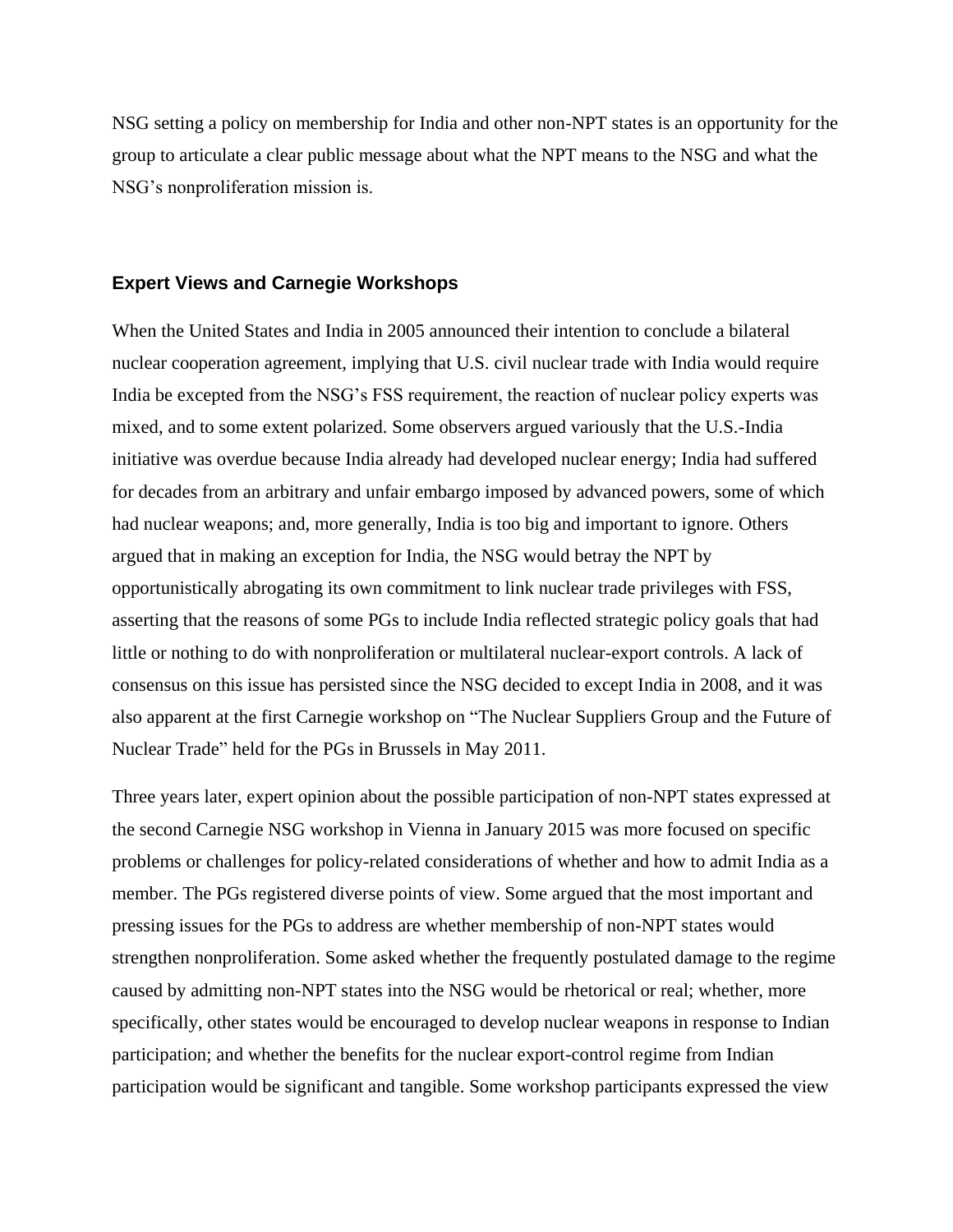that, if participating governments concluded that the benefits of Indian membership would be real and significant, then the NSG should offer India a deal to obtain membership in return for specific concessions that the group believed would make a sustained contribution to nuclear proliferation and security. Others expressed the view that membership should not be extended to non-NPT parties as a matter of principle.

#### **How Would Non-NPT Parties Be Admitted as NSG Participants?**

In addressing the "whether and how" questions during the January 2015 workshop, some participants expressed the following views: a decision about Indian membership should be guided by what would be the best outcome for nonproliferation; the decision should express a general policy concerning non-NPT parties and not be made—as in 2008—on the basis of a singular exception; India, if admitted, may have to meet conditions and take actions in the interest of the first point above; and the decision must be informed by the PGs' understanding of the overall risks and benefits of Indian membership and be made in consideration of the possible consequences for the nonproliferation and the nuclear trade regime.

Since the formation of the NSG, the group has gradually articulated the view that any candidate for membership not be considered on a strictly case-by-case basis. In 1997, the NSG publication INFCIRC/539 set forth factors for membership that were not exclusive and were not in the strict sense criteria.

To an extent, the terms "factors" and "criteria" may be seen as interchangeable. INFCIRC/539 informs that "factors [are] taken into account for membership" and provides examples of both technical considerations (an effective national export-control system) and state-specific considerations (NPT membership and a nonproliferation track record).<sup>3</sup> But in describing the factors in this manner, INFCIRC/539 does not assert that any specific factor must be met in order for a prospective PG to become a member. Conversely, criteria, as distinct from factors, imply that fulfilling select or all conditions would be a strict prerequisite for membership.

While the NSG has never set forth that a new participant would be obligated to meet all factors or any specific factor, in fact most PGs have met most or all of the five factors listed in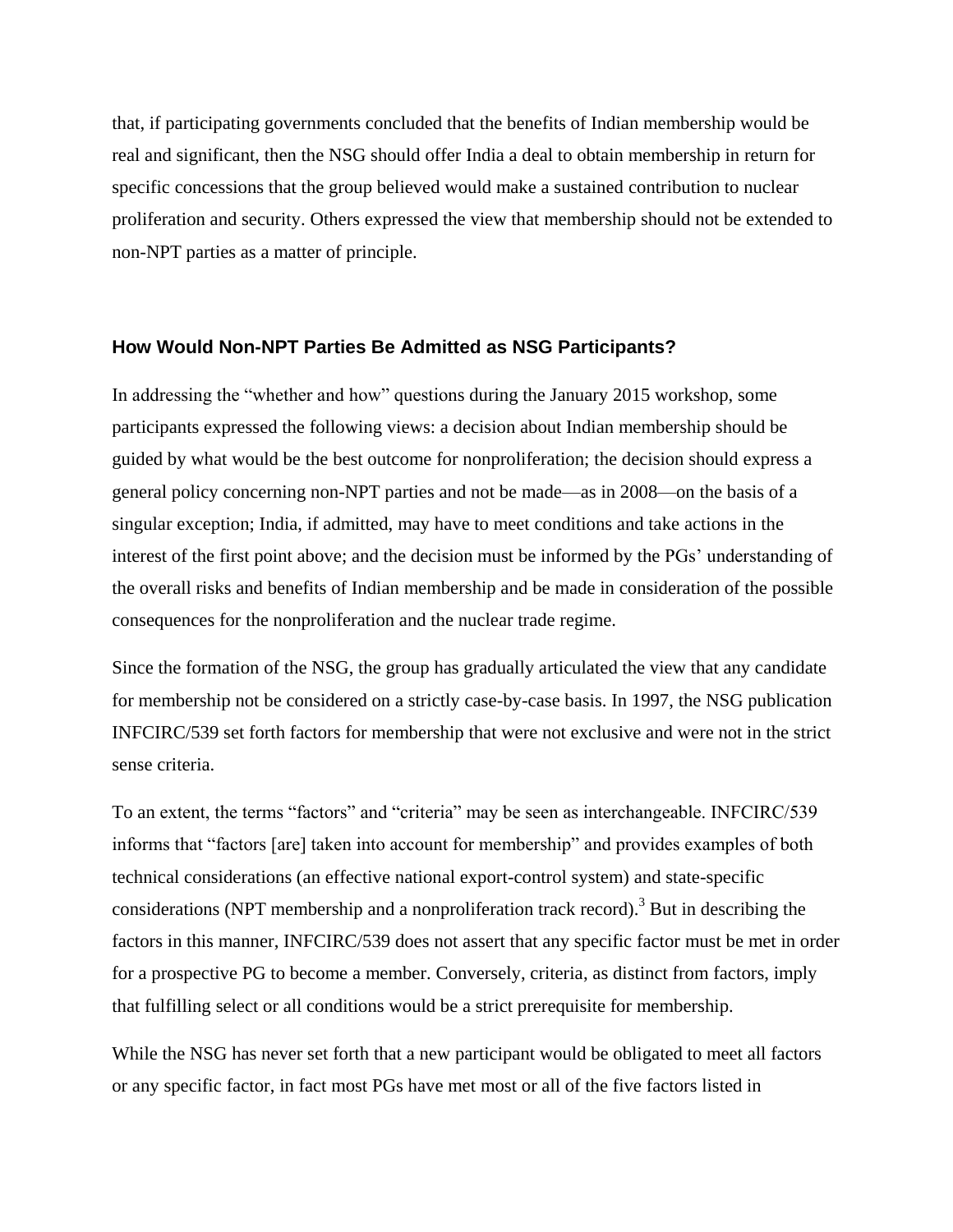INFCIRC/539, and, appropriate for non-nuclear-weapon states, the yardstick that all nuclear activities in the state be subject to IAEA safeguards. This factor would not apply to India—nor would membership in the NPT or in regional nuclear-weapon-free zones. And the factor regarding "support for international efforts toward nonproliferation of weapons of mass destruction and their delivery vehicles" would, in the case of India, require specification.<sup>4</sup> The PGs might therefore try to identify other factors to fit India; however, in doing so, they might encourage deciding on Indian membership based on India being an exceptional case, rather than following from a broader policy on participation.

It may appear that deciding on the membership of India or any other state on a case-by-case basis would afford the group flexibility. Doing so, however, would likely not contribute to forming group consensus because the exceptional nature of the decision would encourage individual PGs to argue for or against Indian membership on grounds unrelated to multilateral nuclear-export controls. A decision made not on general policy may also result in powerful states—including India—influencing the outcome by exerting pressure, including through individual PGs' bilateral relationships with these states.

A decision made on a case-by-case approach would likely deepen the distrust and exacerbate negative reception of the group in the eyes of many, especially non-nuclear-weapon parties to the NPT that have registered objections about the 2008 India exception either officially or unofficially during the NPT Review Conferences in 2010 and 2015. These objections suggest that the NSG represents for many such states the political will of nuclear-technology-endowed (and nuclear-armed) powers deciding on the basis of expediency and without regard for principles, rules, or norms.

In deciding on Indian membership, the PGs should seek to demonstrate a visible commitment to rules-based governance while upholding the NSG's need to be flexible. Especially against the background of concern that non-NPT states may not fully share the commitment to robust multilateral nuclear-export controls, a policy regarding participation that utilizes factors or criteria should be considered. This approach might aid the PGs in judging whether the benefits of membership of non-NPT states would be tangible, and whether a state's nonparticipation in the NPT should be grounds for exclusion.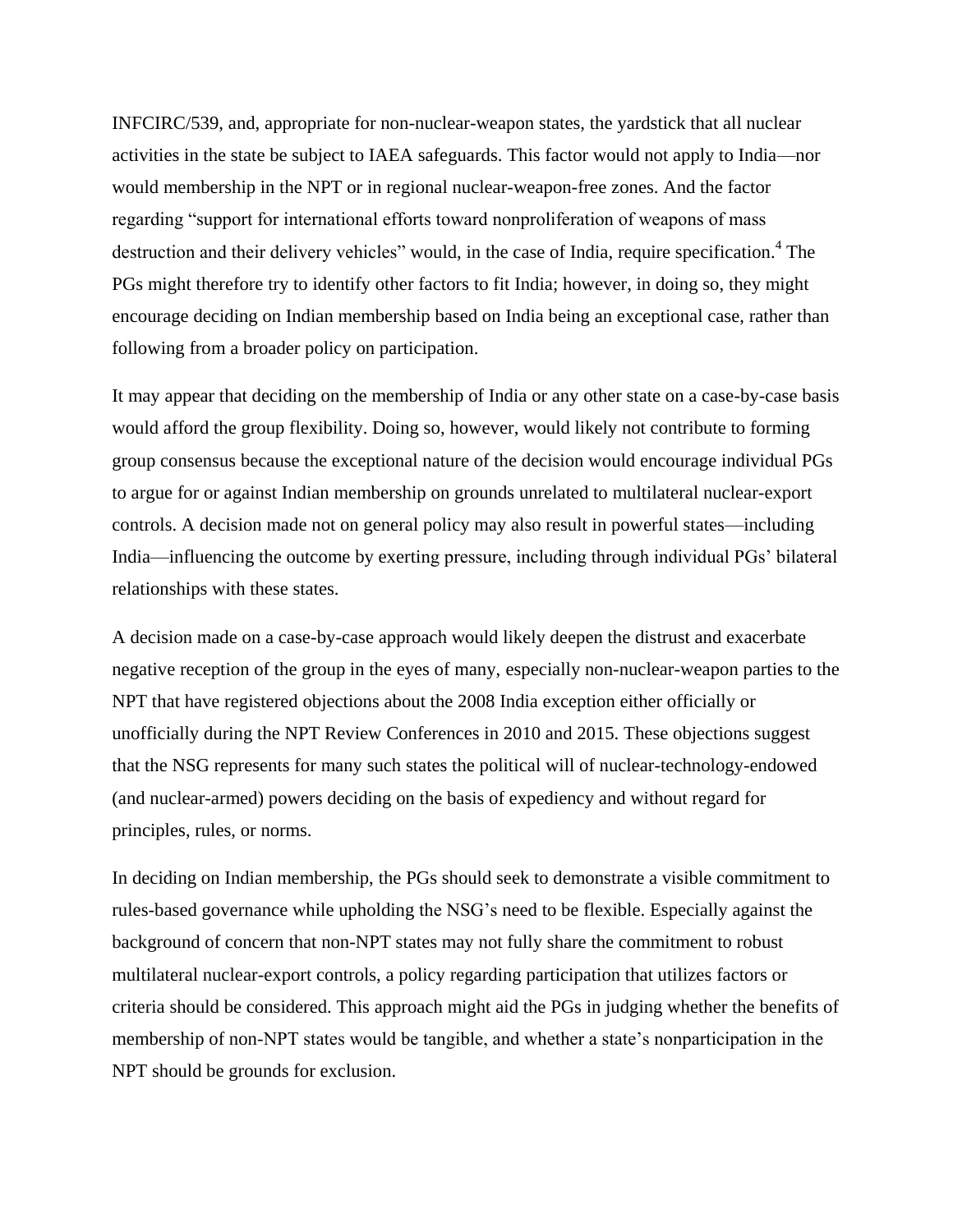One way to think about this issue is in terms of benchmarks for the desired factors or criteria, something that would permit the PGs to assess the costs and benefits of admitting a candidate state. If a non-NPT state would not sufficiently satisfy agreed-upon factors favoring participation, the PGs might propose that the state volunteer to make commitments that would permit the state to approach certain benchmarks for these factors. These commitments would become de facto criteria for participation, reflecting specific circumstances or challenges presented by candidate countries. If no equivalent benchmarks for any factor considered highly important or even essential are agreed upon by the PGs, then that factor for membership would function as a de facto criterion to exclude the candidate state from participation. Benchmarks could become as obligatory as criteria or as flexible as factors, depending on how important and critical the PGs deem them.

#### **Technical Versus State-Specific Benchmarks**

If the PGs were to set up benchmarks for membership of non-NPT states, these may provide confidence that a candidate state's participation will benefit the nonproliferation regime. Some of these benchmarks would be technical, others may be more state specific, and some may be overtly political. Technical benchmarks would permit the NSG to establish that a candidate has sufficient capacity to effectively implement the NSG guidelines and contribute to making informed decisions in the group concerning new measures and export-control challenges. The PGs may also apply state-specific considerations for membership, in light of particular local or regional political circumstances of some states. These might include a state's track record concerning nuclear security, nonproliferation, exports of sensitive technology, cooperation in multilateral regimes, and policies on terrorism, as well as the prevailing regional or domestic situation concerning political stability or security. These benchmarks might pertain, for example, to the factor on "support of international efforts toward nonproliferation."<sup>5</sup>

Such an approach would be consistent with the use of factors and in some cases de facto criteria during previous decisionmaking on candidates' participation. Before the PGs agree that a state be admitted as a participant, the NSG usually conducts outreach with the state, during which the group evaluates the state's export controls. A decision on the candidate state's membership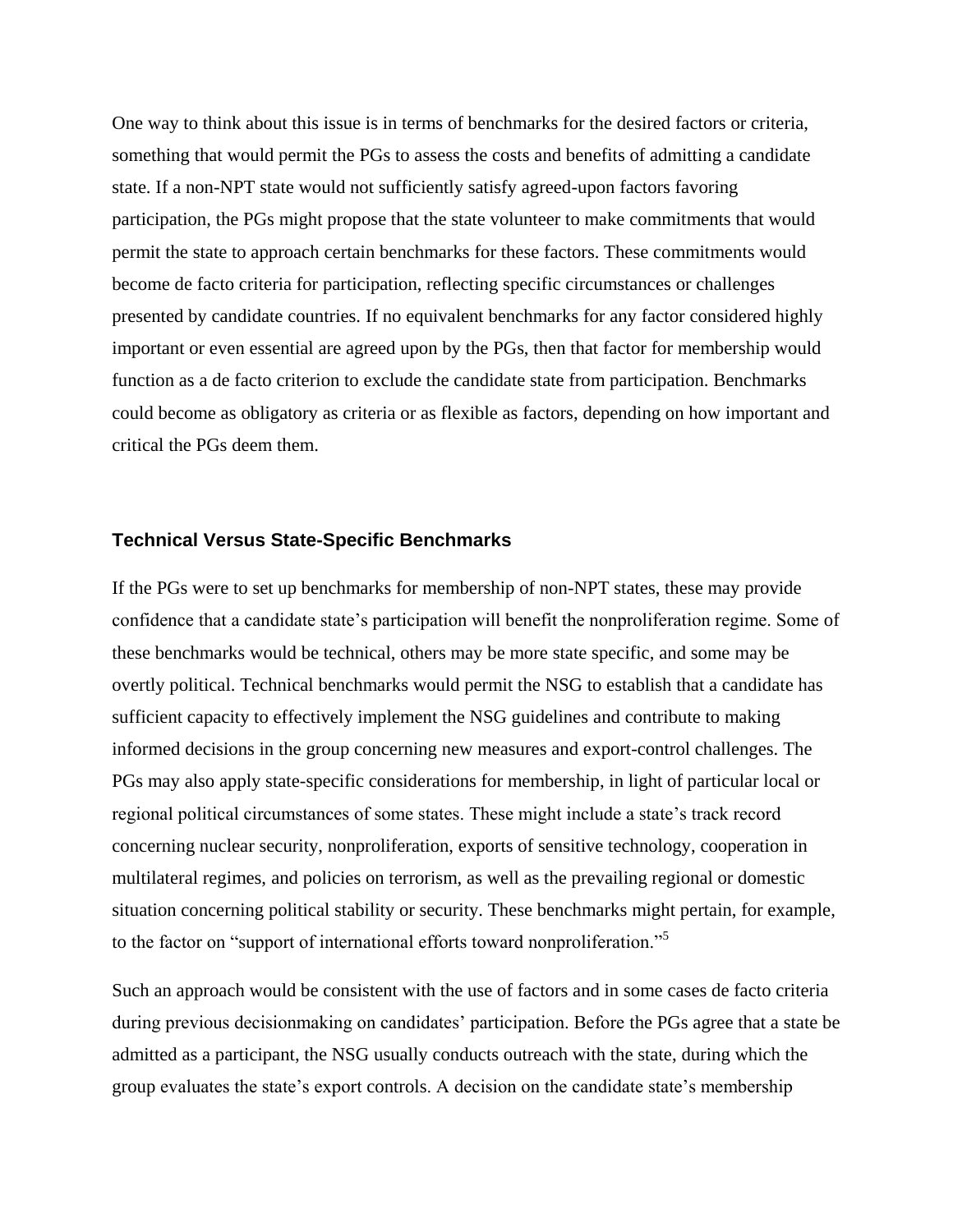would be made in part on the cumulative result of outreach and demonstrations by the state that its capacity is sufficient. The PGs could raise state-specific issues during this process. There have been cases in which, following discussions with the PGs, a state carried out undertakings that were, in effect, prerequisites for participation. PGs could proceed in a similar fashion in considering the participation of non-NPT states.

#### **What Does the NPT Contribute?**

One of the factors cited by INFCIRC/539 is "adherence to one or more treaties, such as the NPT, the Treaties of Tlatelolco, Rarotonga, Pelindaba, Bangkok, Semipalatinsk, or an equivalent international nuclear non-proliferation agreement, and full compliance with the obligations of such agreement(s)."<sup>6</sup> Because all 48 PGs are parties to the NPT and in some cases are also parties to the nuclear-weapon-free zone arrangements, the NSG, in considering India's candidacy, must ask whether India's not satisfying this factor must exclude it from NSG participation. To answer that question, the group must consider why the NPT is important to the NSG, as well as what NPT membership contributes to a member state's credentials.

Membership in the NPT was referenced as a factor for NSG participation when INFCIRC/539 was drafted in 1997, and this has remained the case in all six revisions of the document, most recently in January 2015.<sup>7</sup> During both Carnegie workshops, participants expressed the view that the PGs should take into account the history of the NSG's relationship with the NPT in the group's future consideration of non-NPT parties' membership. The PGs may consider the following:

- The NSG's relationship to the NPT has evolved and changed over four decades.
- After the Indian nuclear test in 1974 and during suppliers' deliberations leading to the formation of the NSG, the United States held talks with India to encourage India to join the NPT. The United States also considered "declaring that we do not intend to enter into further Agreements for [nuclear] Cooperation . . . with non-parties to the NPT," in order to create an incentive for holdouts to join the NPT.<sup>8</sup>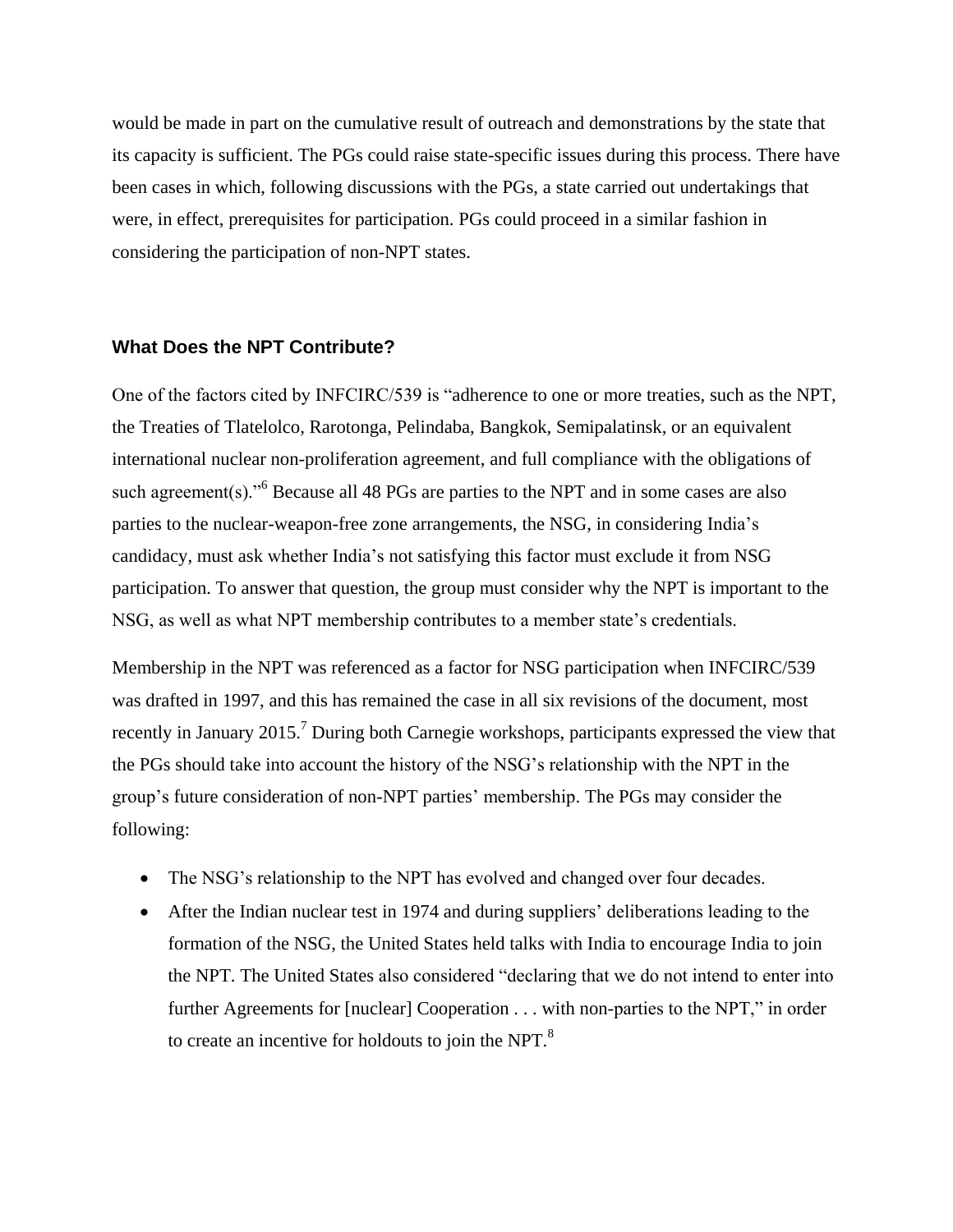- At the same time, the United States considered that "there is a danger that preferential treatment for [NPT] parties would conflict with our attempts to enter into productive and safeguarded associations with nations who chose to remain outside the treaty."<sup>9</sup>
- The NSG was established expressly because nuclear suppliers believed that the NPT would not suffice to prevent the proliferation of nuclear weapons. NSG founders believed the NPT was deficient for at least three reasons: France did not participate in the Zangger Committee; the NPT did not restrict exports of nuclear technology (as distinct from equipment and materials); and the NPT did not obligate its parties to restrict exports of sensitive nuclear fuel-cycle items for plutonium separation and uranium enrichment.<sup>10</sup>
- At the outset, the NSG was prepared to include suppliers outside the NPT, because some PGs believed that including them would demonstrate to developing countries that the NSG was not a cartel. That said, some participants cautioned at the time that including non-NPT states "would change the character of the group."<sup>11</sup>
- Until 1992 one PG, France, was not an NPT party. The NSG began to openly associate itself with the NPT after France joined the treaty. Since then, all PGs have joined the NSG either as established NPT parties, or after concluding FSS agreements with the IAEA.
- The decision by the PGs to make FSS a condition of supply for all non-nuclear-weapon states was taken one year after France joined the NPT.

The FSS rule was first proposed in 1977 but adopted only sixteen years later, after the challenge deriving from parallel nuclear programs that had been set up by certain countries outside the NPT began to recede. Subsequently, Argentina, Brazil, and South Africa joined the NPT as nonnuclear-weapon states. The FSS rule was meant to underscore that the NPT was a fundamental element of the nonproliferation regime having universal aspirations, with an eye to the decision scheduled for 1995 about whether the NPT would be indefinitely extended. Nuclear suppliers have continued to refer to the nexus between the NSG and FSS at all five-year NPT Review Conferences beginning in 1995 and most recently in 2015.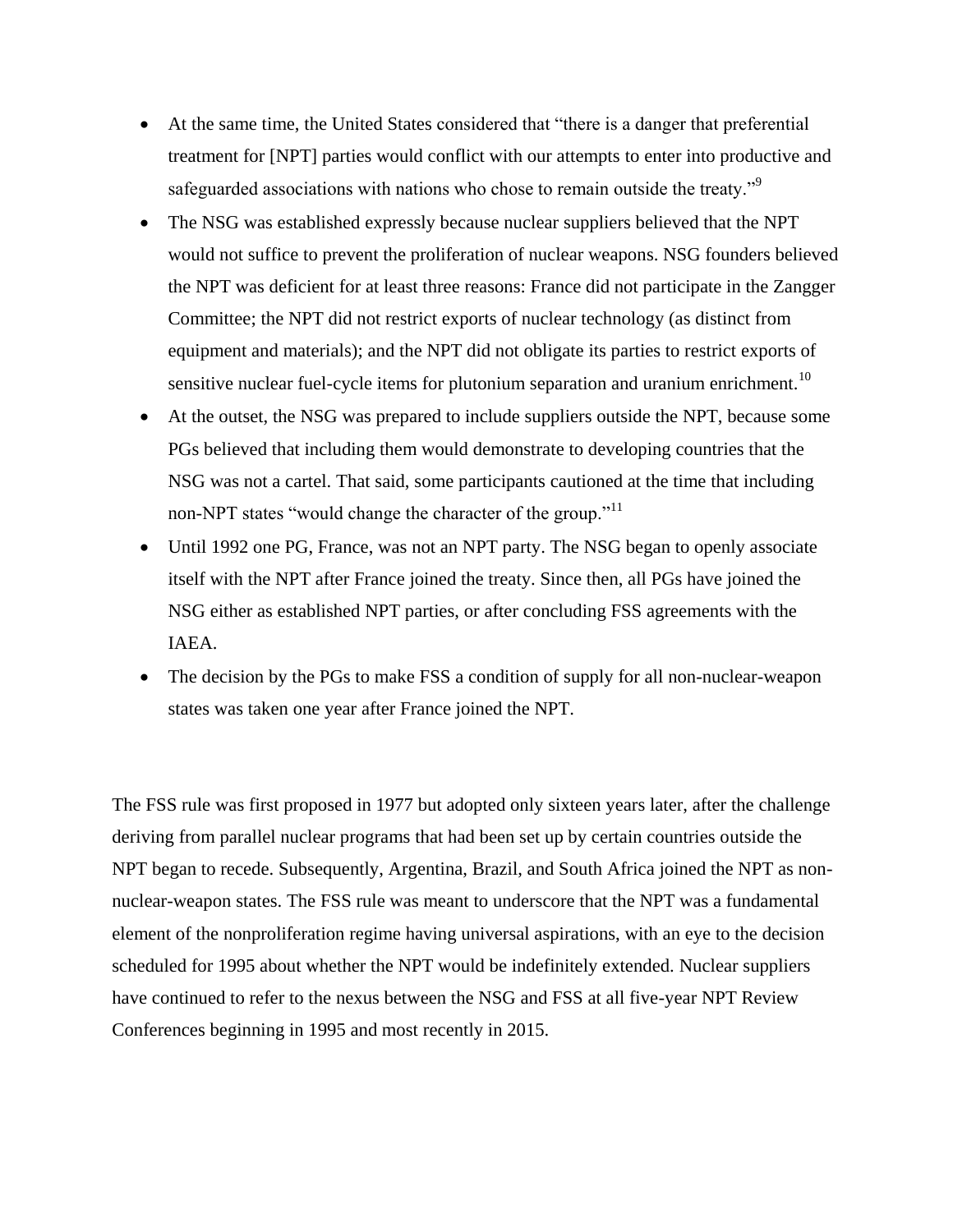Two more states with undeclared nuclear programs—India and Pakistan—in 1998 tested nuclear explosive devices, declared that they had nuclear weapons, and since then have continued to develop more advanced nuclear-weapon capabilities and produce larger inventories of both weapons and weapons-grade fissile materials. These developments may have prompted some PGs more recently to question the utility of the FSS rule. Separately, revelation of a blackmarket network of nuclear suppliers operating out of Pakistan from the mid-1980s through 2003 increased the PGs' awareness of the necessity to persuade all countries with nuclear weapons and sensitive nuclear fuel-cycle capabilities to adhere to the guidelines.

Some PGs may have therefore altered their views about the NSG's link to FSS and the NPT, while other PGs' positions may have remained consistent with the group's consensus when the FSS rule was created. Before the PGs decide on future membership of non-NPT states, they should reach a common understanding about the value of the NPT to the group, and in particular the importance of the FSS rule. In doing so, the PGs may consider the following facts:

- The NPT is a nearly universal treaty, and its terms are legally binding on its parties.
- The NPT legally obligates supplier states to ensure that transfers of listed items do not contribute to the spread of nuclear weapons.
- The NPT legally obligates all non-nuclear-weapon states to subject all their peaceful nuclear activities to IAEA safeguards.
- The NPT legally obligates its parties to apply IAEA safeguards on all trigger list items supplied to any non-nuclear-weapon state.
- For good reasons, the scope of the NSG guidelines—including the export of technology and the criteria for transfers of sensitive items—goes beyond the scope of controls following from NPT Article III, limited to trigger list items subject to IAEA safeguards.
- The significance of the NPT's Zangger Committee as a locus of technical knowledge on export control has declined.
- There are historical reasons why a few nuclear-armed states have not been NPT parties.
- While the NPT legally obligates its parties not to proliferate, these obligations have not deterred all parties to the NPT from cheating. However, when NPT parties cheat and are detected, they are subject to consequences arising from their legal obligations under the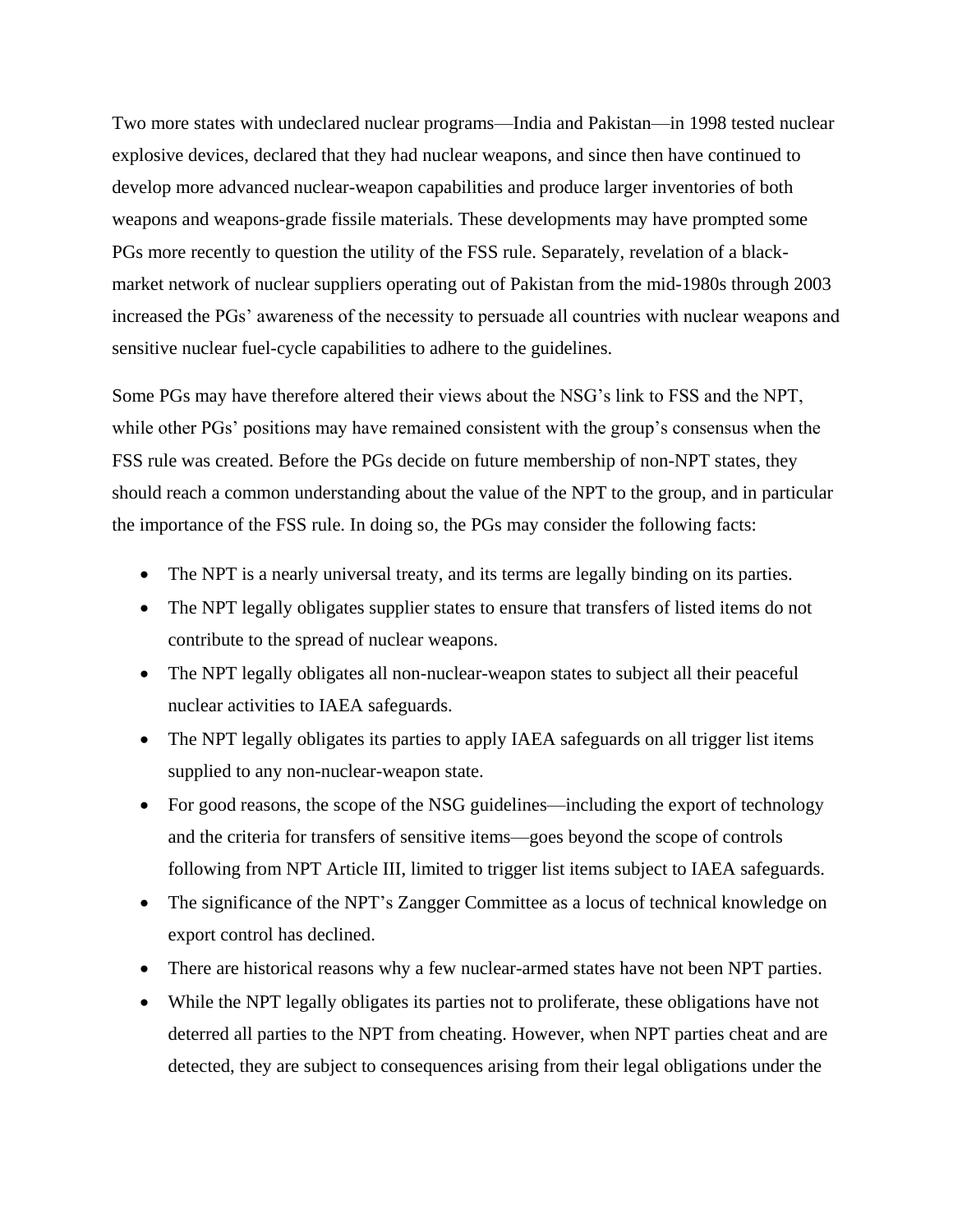treaty, including obligations expressed in their comprehensive safeguards agreements with the IAEA.

• The NPT legally obligates its parties to pursue negotiations in good faith on measures relating to nuclear disarmament.

To reach a common understanding about what NPT membership means and contributes to assisting the fulfillment of the NSG's mission, PGs must consider the relative importance of formally conditioning nuclear trade privileges upon states' participation in the NPT, as distinct from the NSG's mission of getting all countries with nuclear weapons and sensitive nuclear fuelcycle infrastructure—irrespective of their NPT status—to adhere to its guidelines.

If the PGs prioritize the latter of these two objectives, it becomes more important to answer whether it is necessary that a non-NPT state formally participate in the arrangement for that state to adhere to its guidelines. One nuclear-armed non-NPT state subject to an NSG outreach program, Israel, in the past has formally notified the NSG that it is adhering to the guidelines without participating in the group. The PGs should explore whether other non-NPT states could make the same commitment. If not, why not?

In 1975, France was a founding member of the NSG. Other suppliers favored including France in the group to encourage that country to adhere to NPT Article I, prohibiting nuclear-weapon states from assisting others to obtain nuclear arms. The same thinking prevails today among PGs that advocate NSG membership for India. Because France conducted nuclear tests and declared itself a nuclear-weapon state three years before the NPT's cutoff date of 1967, France was free to join the NPT as a nuclear-weapon state. Indian nuclear tests took place after the cutoff date, and India therefore does not have the option to retain its nuclear arms after joining the treaty.

If the PGs can agree on what NPT membership means and contributes to a PG in assisting the group's mission, can they also agree—in the context of the earlier discussion of benchmarks, factors, and criteria—whether there are practical commitments that a state can make to compensate for NPT participation?

If a non-NPT state candidate were required to make such commitments, would these, like the NPT, have to be legally binding? Legally binding export-control laws and guidelines are a de facto requirement for NSG participation. The group might likewise require a non-NPT party to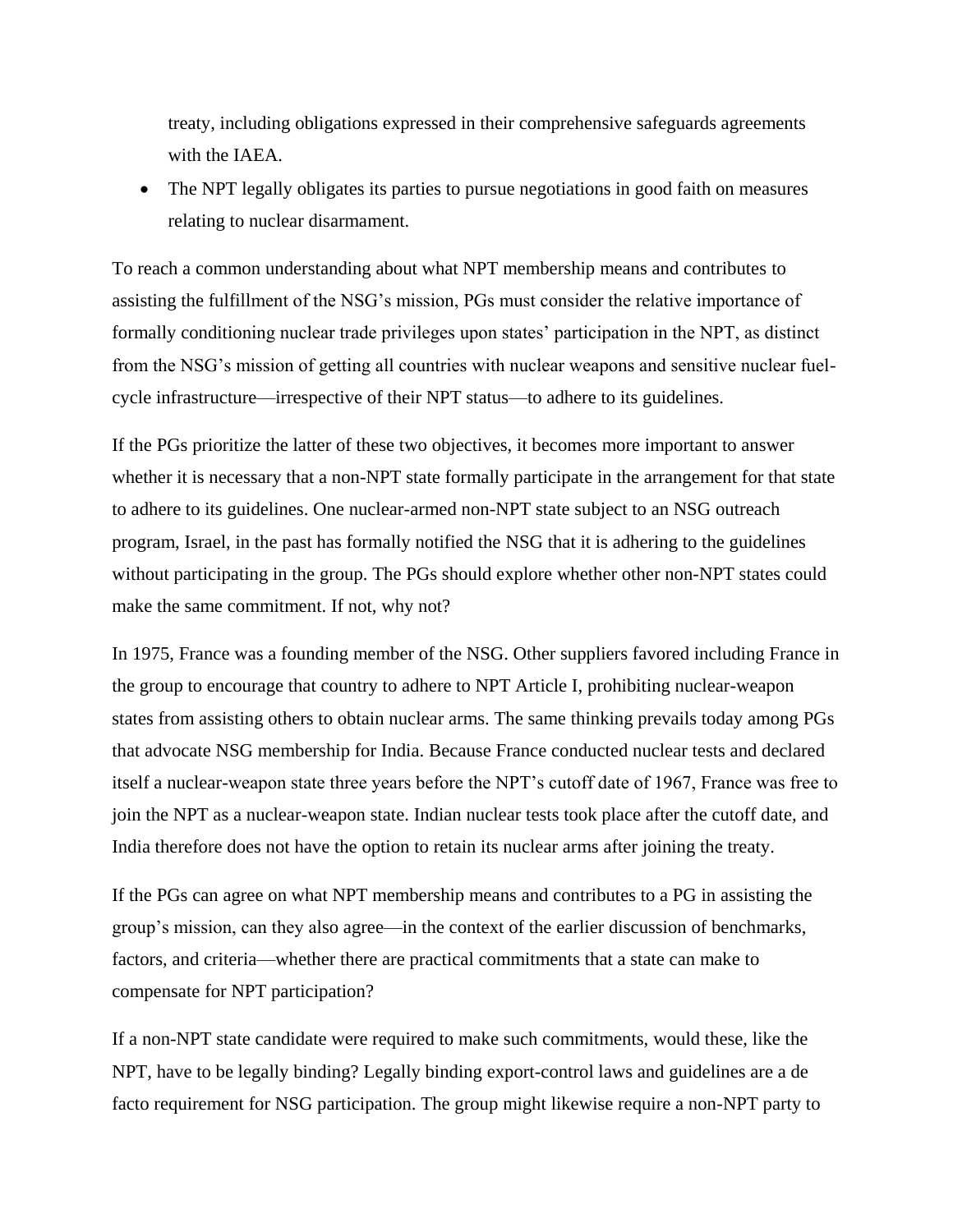make additional legal commitments as a condition of participation. In 1975, suppliers anticipated that France at some point would join the treaty as a nuclear-weapon state. Because India would have to unilaterally disarm to join the NPT, the PGs might require it to undertake legally binding obligations to adhere to NPT Articles I, III.2, and VI, especially if the PGs are concerned that non-NPT states would not embrace good nonproliferation standards expressed by benchmarks. (Article VI requires each state to "pursue negotiations in good faith" on nuclear disarmament.<sup>12</sup>) Such a commitment by India may serve to formalize its like-mindedness with all others in the NSG.

#### **Political Considerations of NSG Membership**

Beyond considerations of benchmarks governing any candidate's qualification for NSG participation, the PGs must also decide whether they will consider the broader political background to and consequences of a candidate's future participation.

The discussion in the NSG concerning the like-mindedness of some states for participation, and specifically for India's 2008 exception, suggests that the PGs share the view that a candidate for participation should not be admitted if the PGs agree that the risk is too great that the state's behavior will compromise the effectiveness of the group.

In some past instances, individual PGs have viewed the possible participation of other states according to utilitarian considerations quite apart from their like-mindedness. The PGs have considered, for example, whether a candidate's future participation would advance national policy objectives or strategic interests, or impact their bilateral relations with third countries.

But like-mindedness has been considered during policymaking. The United States favored including Germany, Italy, Japan, and the Netherlands in the NSG during the 1970s because their "adherence to the NPT is especially important."<sup>13</sup> When China joined the group in 2004, it had already been an NPT party for twelve years. But the PGs were nonetheless concerned that China may not be committed to, or have sufficient capacity for, effective nuclear-export controls, in view of Chinese entities having supplied listed items and sensitive nuclear technology to proliferating destinations. Similar concerns have been raised about India, not because India has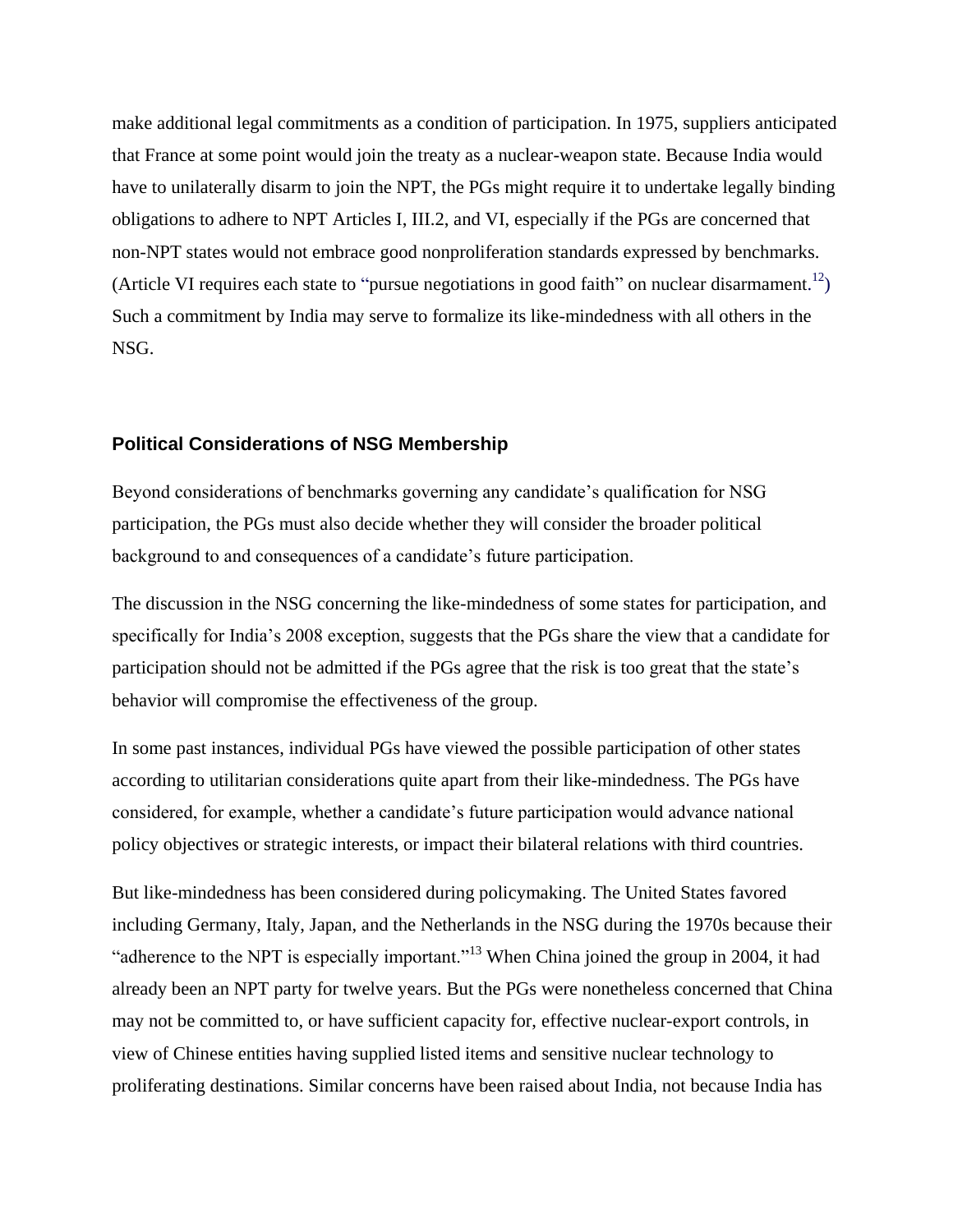exported listed items to proliferators, but because India for many years considered multilateral export controls on nuclear technology as an expression of neocolonialism by powerful wealthy countries. On some multilateral issues, India has adopted exceptionalist positions—for example, in blocking agreement in 2014 in the World Trade Organization on a new global trade treaty under negotiation for thirteen years, in concluding an Additional Protocol with the IAEA that is extremely limited in scope, and in resisting international standards for legal third-party liability in the case of a severe nuclear accident.<sup>14</sup> While it may prove difficult for the NSG to identify attributes or yardsticks to measure like-mindedness in a way that it is not unduly subjective, the PGs might consider evidence of whether a state will behave in the best interest of the nuclearexport control regime. This might include the state's record of cooperating in multilateral rulemaking or norm-setting organizations and mechanisms, and the state's implementation of commitments it made as a condition for participation in multilateral arrangements. For India, such commitments would include those India agreed to as a condition for bilateral peaceful nuclear cooperation with specific PGs and commitments expressed by India with respect to the 2008 NSG exception.

Clearly if a state's official actions—especially the export of technology and items relevant for the production of weapons of mass destruction—are contrary to the NSG's nonproliferation mission, it would be difficult to make a persuasive case that the state be considered for NSG participation. Conversely, a state's history of importing listed items in contravention of the group's guidelines need not be considered a prima facie ground for disqualification for participation.

As part of their risk assessment, the PGs should also examine the internal history of the group to understand where, when, and why unlike-mindedness arose as a challenge to effectiveness and credibility. A few participants at the Vienna Carnegie workshop asserted that all PGs have upheld the NSG guidelines. But the PGs should recall that the NSG since the late 1990s has been challenged by the actions of a few powerful PGs that in the view of many or most others have not conformed to the FSS rule.

Reaching a consensus agreement about the attributes of like-mindedness would be difficult and likely subject to individual PGs' efforts to favor or exclude certain candidates. A candidate's form of government and its international alliances in any case surely do not qualify as yardsticks.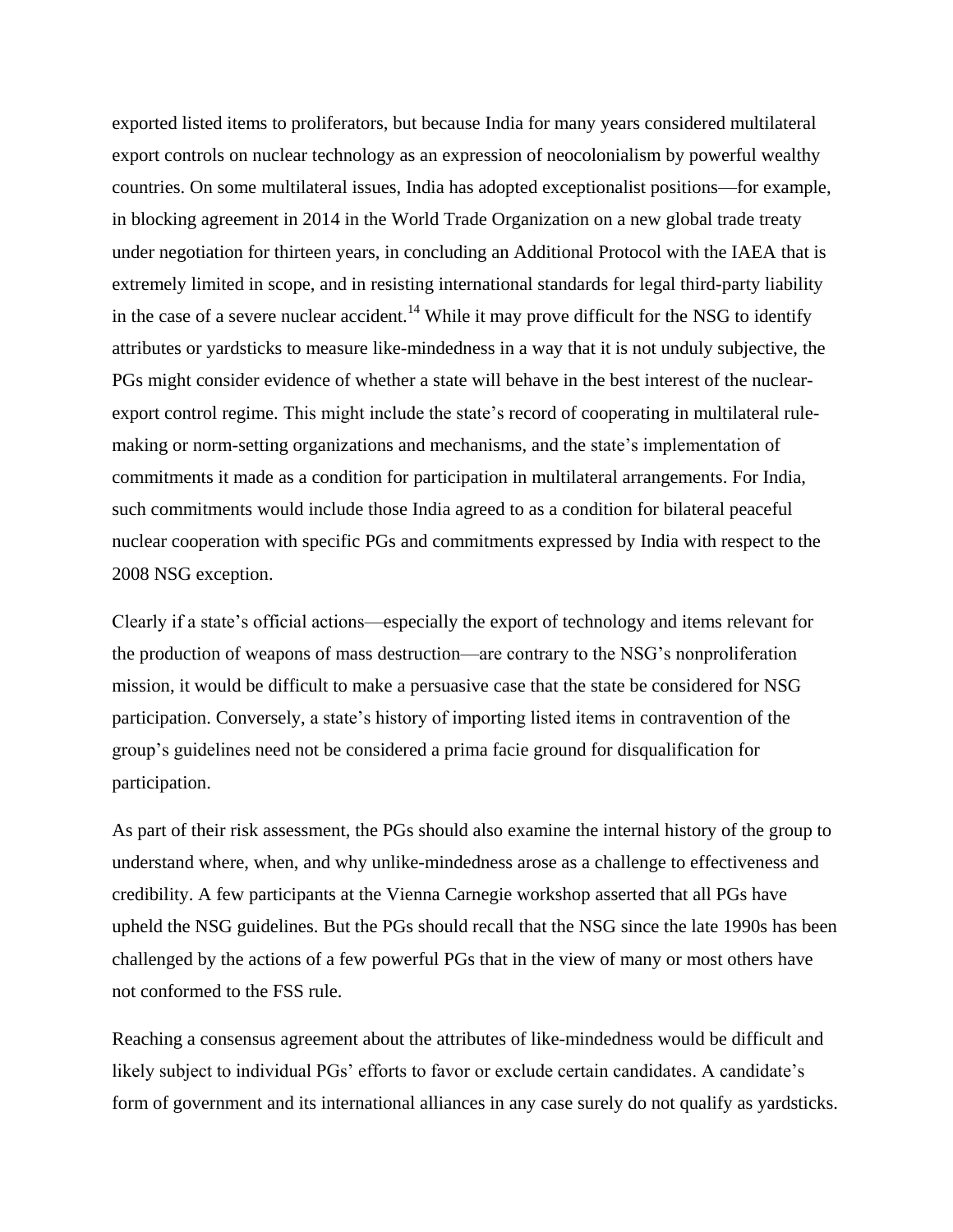The Soviet Union was an adversary of all other PGs when it was included in the original founding group without reservations, and Russia's subsequent participation has never been controversial or contested. A few Western European democracies during the 1980s resisted other PGs' efforts to introduce the FSS rule, and they also legally protected firms from prosecution after they exported listed and sensitive nuclear dual-use goods without bona fide end-use assurances.

At no time in the history of the NSG has any PG, on the basis of its national interest or policies, obstructed the consensus of the group that a particular candidate state may participate. In considering India's inclusion, the PGs must evaluate the possibility that India would in the future block participation by Pakistan. The PGs might later address this prospect by establishing rigorous and credible benchmarks or criteria for Pakistan's participation. But currently, the PGs should also assess India's motivation for participation. If the PGs conclude that India seeks entry to enhance its great-power status and also the legitimacy of its nuclear arms, they might also reflect upon whether India would therefore not welcome future participation by its South Asian rival.

The PGs must consider whether allowing non-NPT states to participate in the NSG would result in political damage to the nonproliferation regime. Especially in light of dissenting views expressed by a few PGs right after the 2008 decision on India's exception, and negative reaction registered more generally since 2008 during NPT diplomacy, the group needs to assess this risk. Negative reaction to Indian membership may be limited to rhetorical and superficial speculation by observers, politicians, and officials. Or it might instead be expressed by policymakers in nonnuclear-weapon states and lead to decisions by states to hedge, develop sensitive nuclear capabilities, and not to cooperate with future nonproliferation efforts. The open literature and public media record provide little guidance about how states will respond and behave; it may be more valuable for the PGs to directly solicit the views of non-PGs. In the final analysis, it will be up to the PGs to weigh this assessed risk against the anticipated benefits to the NSG of non-NPT states' participation.

Finally, the NSG is challenged by the national interest of some PGs to include specific non-NPT parties as participants. The rationales include nuclear and other trade, and broader geostrategic agendas. A PG's advocacy of membership for individual candidates based on such reasons may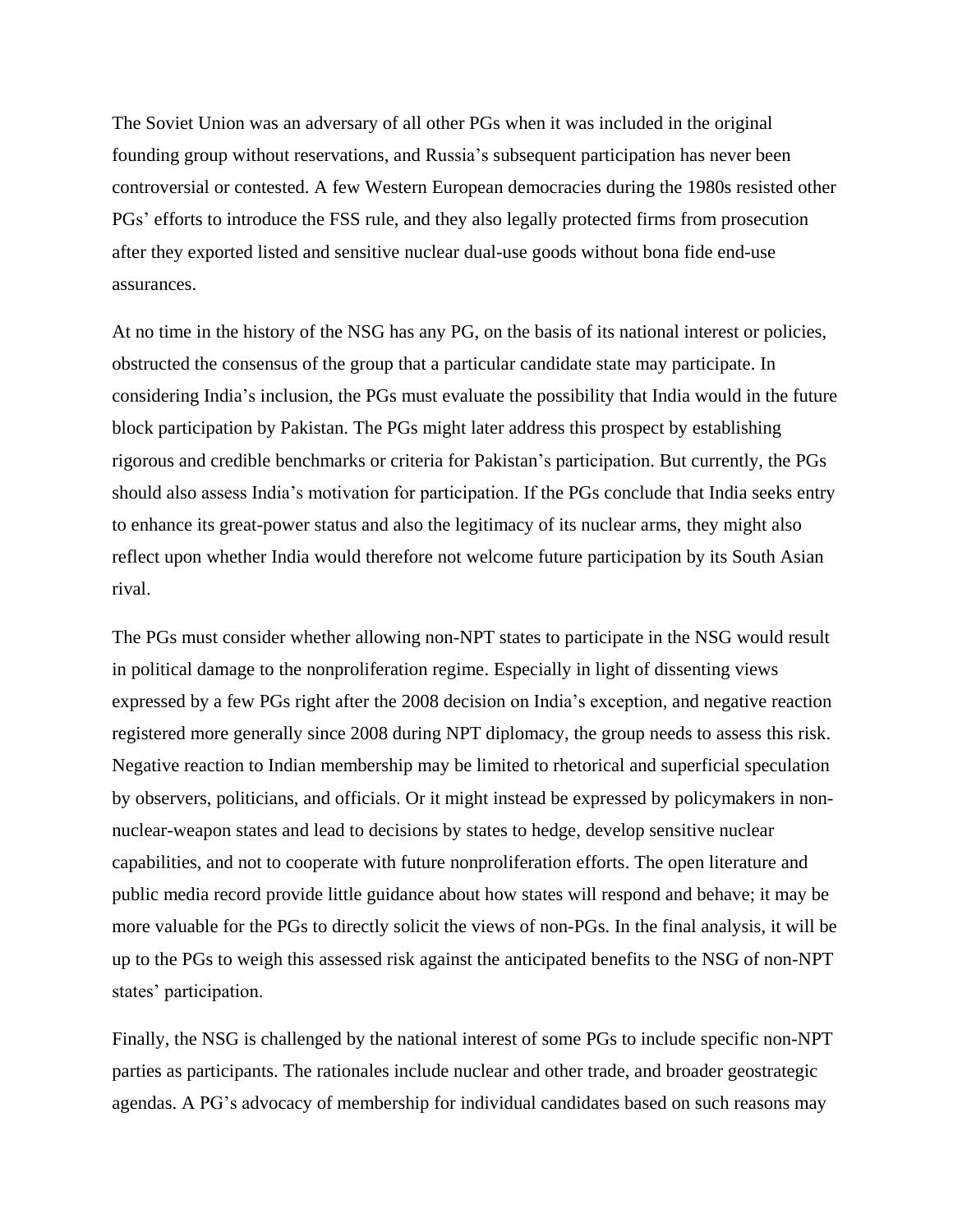create incentives and generate pressure favoring acceptance of these candidates by others; however, such advocacy also carries the risk that the PGs that do not share the interests of the candidate's advocates may, for overtly political reasons, obstruct consensus. The PGs might consider that the NSG's nonproliferation function is essential to their national strategic interest. But the PGs should take care that unrelated national strategic or economic aims be extraneous to a decision on participation, allowing the PGs to remain focused on the NSG's nuclear-export control objectives.

The PGs' understanding of the NSG's mission should likewise inform achieving a proper balance between technical and political factors and benchmarks used for judging a candidate's suitability for membership. If the PGs agree that the NSG's most important task is to include all supplier states, technical factors and benchmarks will be most important, led off by a state's capability to supply listed goods and its capacity to effectively implement the guidelines. The more that the PGs consider the NPT as an important norm-provider for the group, the more important political factors and benchmarks will be, since the PGs will prioritize getting confidence that a new member will conform to standards of good nonproliferation behavior.

The PGs may try to identify benchmarks that compensate for a candidate state's lack of NPT participation, but more generally they might identify a larger set of standards to which all new members should adhere. A number of factors might be considered—for example, the absence of testing or deploying new nuclear weapons; a record of cooperation with the IAEA on implementing safeguards; restraint in exporting items relevant for the production of WMDs including items related to chemical weapons, dual-use technology, and missiles; cooperation with the United Nations Security Council's Resolution 1540, which calls on all states to take and enforce effective domestic export-control measures; a record of criminalizing and prosecuting export-control violators and cooperation with other states in the criminal prosecution of violators; and cooperation in international conventions concerning civilian nuclear energy and nuclear security.

Finally, the participation of non-NPT states with nuclear arms would require the group to consider the definition of a "nuclear-weapon state" in administering the guidelines. The nuclear commodity control list document INFCIRC/254, under the "Guidelines for Nuclear Transfers," ordains that the NSG's "fundamental principles for safeguards and export controls should apply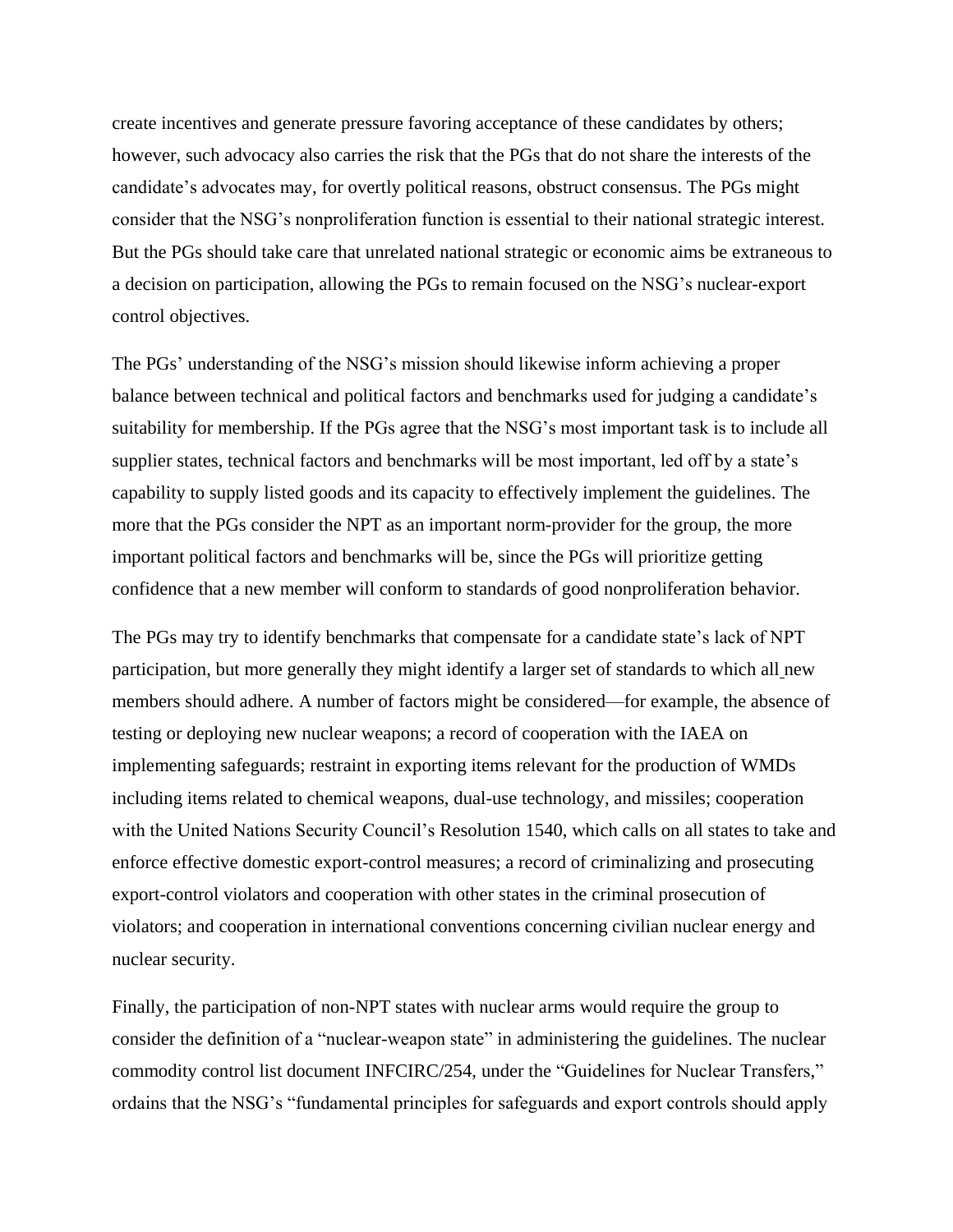to nuclear transfers for peaceful purposes to *any non-nuclear-weapon State*" (emphasis added).<sup>15</sup> In 2008, representatives for the PGs said that the decision to except India from the FSS rule should not be interpreted to imply that the NSG or its members recognized that India is a nuclear-weapon state in the sense of the NPT. Should India be admitted as a participant, the PGs would have to decide whether India would be subject to the "fundamental principles" in INFCIRC/254. If not, INFCIRC/254 may have to be amended or a definition for a nuclearweapon state may have to be included in the guidelines. In any case, non-nuclear-weapon parties of the NPT will be concerned that admitting non-NPT states to the NSG will validate their aspirations for status in a manner counterproductive to the treaty's disarmament and nonproliferation aspirations. Should the PGs inform India, or another state outside the NPT with nuclear arms, that it may participate on the basis of its being treated as a non-nuclear-weapon state, the new participant may have to make commitments concerning its export behavior that are consistent with obligations undertaken by the PGs that have nuclear weapons.

#### **Summary Conclusions**

The PGs evaluating whether to allow non-NPT states to participate in the NSG should first answer the following questions:

- What should be the balance between getting all states with nuclear arms and sensitive nuclear capabilities to adhere to the NSG's guidelines, and supporting the norms of the nuclear nonproliferation regime?
- Are there alternatives to membership for non-NPT states seeking to participate in the NSG that can serve the aim of universal adherence to the guidelines?
- What does the NPT mean to the group, and what are the value and the utility of the FSS rule?
- What does NPT membership bring to a candidate's qualification for participation in the NSG? Can a candidate state inspire the PGs' confidence in its nonproliferation credentials and political resolve without being a party to the NPT?
- What will be the tangible benefits to the NSG of participation by non-NPT states?
- What are the risks of admitting non-NPT states?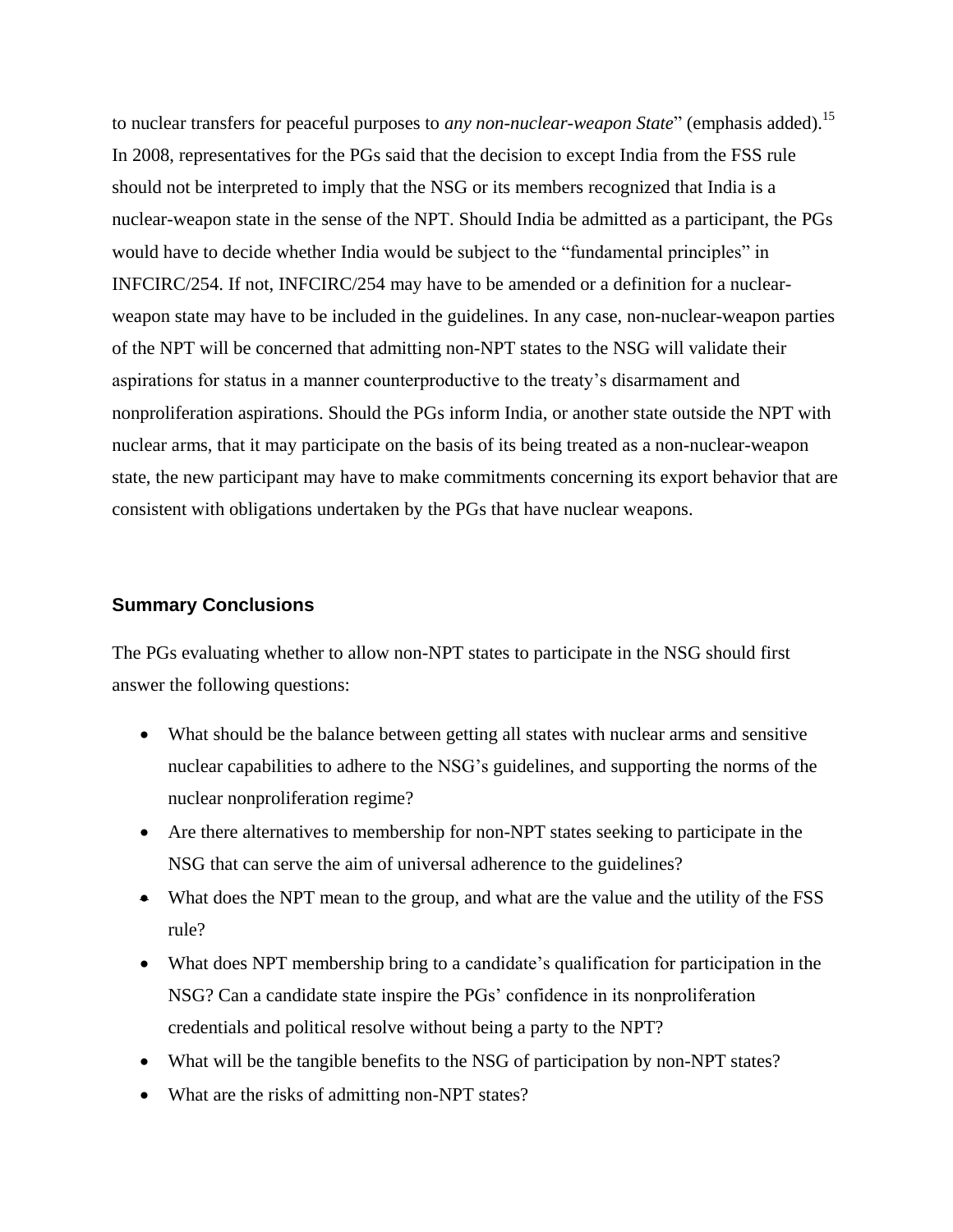- Would participation by non-NPT states tangibly damage the regime, and if so, how?
- How should the PGs evaluate like-mindedness among candidate states?

The answers to these questions would provide a basis for policymaking concerning participation by non-NPT states, permitting the PGs to conclude how important NPT membership should be for NSG admission. Only under the following conditions should the PGs consider whether non-NPT states could enter into commitments and obligations to compensate for the absence of NPT membership: the PGs conclude that the adherence of these states to the NSG guidelines is very important; the overall benefit of these states' participation would clearly exceed tangible risks; and there are no realistic alternatives to membership for these states to adhere to the guidelines. If the PGs on this basis decide that non-NPT states should be considered for participation, the PGs should then define the commitments and obligations these candidates should undertake. The greater the value of the NPT to the group, the more challenging it may be to identify actions or commitments by non-NPT states that could balance the perceived risk that participation by these states would pose. The lesser the perceived risk to the regime that non-NPT states' participation would represent, the easier it may be to identify actions and commitments to be undertaken by these states to address that risk.

 $\overline{a}$ 

<sup>&</sup>lt;sup>1</sup> Mark Hibbs, *The Future of the Nuclear Suppliers Group* (Washington, DC: Carnegie Endowment for International Peace, 2011), 23,

http://carnegieendowment.org/files/future\_nsg.pdf.

<sup>&</sup>lt;sup>2</sup> International Atomic Energy Agency, "The Nuclear Suppliers Group: Its Origins, Role and Activities," INFCIRC/539, revision 6, January 22, 2015, 4,

[https://www.iaea.org/sites/default/files/infcirc539r6.pdf.](https://www.iaea.org/sites/default/files/infcirc539r6.pdf)

 $3$  Ibid.

<sup>4</sup> Ibid.

<sup>5</sup> Ibid.

 $<sup>6</sup>$  Ibid., 6.</sup>

 $<sup>7</sup>$  Ibid.</sup>

<sup>&</sup>lt;sup>8</sup> U.S. Department of State, "Analytical Staff Meeting on Non-Proliferation Strategy," Briefing Memorandum [declassified], July 31, 1974, 11,

http://nsarchive.gwu.edu/nukevault/ebb467/docs/doc 6 7-31-74 PPS-ACDA paper for staff meeting.pdf.

<sup>9</sup> Ibid*.*

 $10$  Ibid<sub> $\sim$  2.</sub>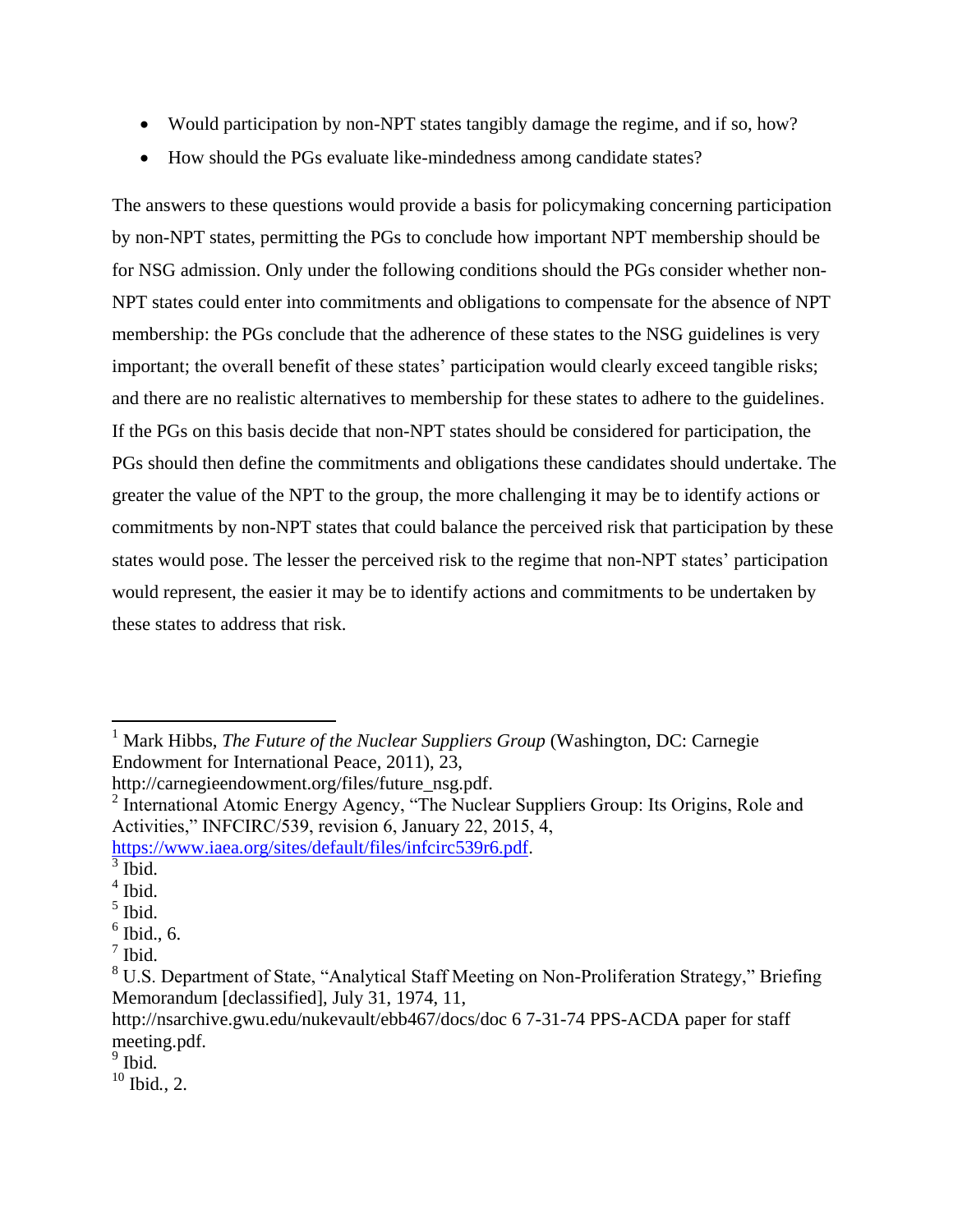<sup>11</sup> UK Foreign and Commonwealth Office, Ministerial Group on Nonproliferation, "NSG Future Plans: Enlargement," confidential [derestricted], March 28, 1977, 7.

http://www.un.org/disarmament/WMD/Nuclear/NPTtext.shtml.

 $\overline{a}$ 

<sup>13</sup> U.S. Department of State, "France and Other Key Suppliers," Briefing Memorandum, Secret Annex A.

<sup>14</sup> The Doha Round of multilateral trade talks "has been blocked almost single-handedly by India over agriculture issues": Arul Louis, "India Firm on Objections to WTO Doha Round Deal over Food Security," *Business Standard,* October 24, 2014, [http://www.business-](http://www.business-standard.com/article/news-ians/india-firm-on-objections-to-wto-doha-round-deal-over-food-security-114102400039_1.html)

[standard.com/article/news-ians/india-firm-on-objections-to-wto-doha-round-deal-over-food](http://www.business-standard.com/article/news-ians/india-firm-on-objections-to-wto-doha-round-deal-over-food-security-114102400039_1.html)security-114102400039 1.html. In 2015, India and other World Trade Organization (WTO) members have continued negotiating trade terms: "India Will Stay Firm on Agri, Food Issues at WTO, Says Commerce Secretary," *Business Standard*, December 4, 2015, [http://www.business](http://www.business-standard.com/article/economy-policy/india-will-stay-firm-on-agri-food-issues-at-wto-says-commerce-secretary-115120301063_1.html)[standard.com/article/economy-policy/india-will-stay-firm-on-agri-food-issues-at-wto-says](http://www.business-standard.com/article/economy-policy/india-will-stay-firm-on-agri-food-issues-at-wto-says-commerce-secretary-115120301063_1.html)[commerce-secretary-115120301063\\_1.html.](http://www.business-standard.com/article/economy-policy/india-will-stay-firm-on-agri-food-issues-at-wto-says-commerce-secretary-115120301063_1.html) Concerning India's positions on third-party nuclear liability and on bilateral safeguards under the U.S.-India nuclear cooperation agreement, see Press Trust of India, "India's Nuclear Liability Law Will Not Be Amended: Government," *Indian Express*, February 8, 2015, [http://indianexpress.com/article/india/india-others/indias](http://indianexpress.com/article/india/india-others/indias-nuclear-liability-law-will-not-be-amended-government/)[nuclear-liability-law-will-not-be-amended-government/.](http://indianexpress.com/article/india/india-others/indias-nuclear-liability-law-will-not-be-amended-government/) On February 4, 2016, India agreed to the terms of an international third-party nuclear liability agreement; questions remained concerning whether this agreement could be implemented in India. See "Nuclear Ambiguities," *Hindu*, February 7, 2016, http://www.thehindu.com/opinion/editorial/nuclearambiguities/article8206363.ece.

<sup>15</sup> International Atomic Energy Agency, "Communication Received From the Permanent Mission of the Czech Republic to the International Atomic Energy Agency Regarding Certain Member States' Guidelines for the Export of Nuclear Material, Equipment and Technology," INFCIRC/254, revision 12, November 13, 2013, 1,

http://www.iaea.org/sites/default/files/publications/documents/infcircs/1978/infcirc254r12p1.pdf.

 $12$  United Nations Office for Disarmament Affairs, "The Treaty on the Non-Proliferation of Nuclear Weapons," last accessed February 10, 2016,